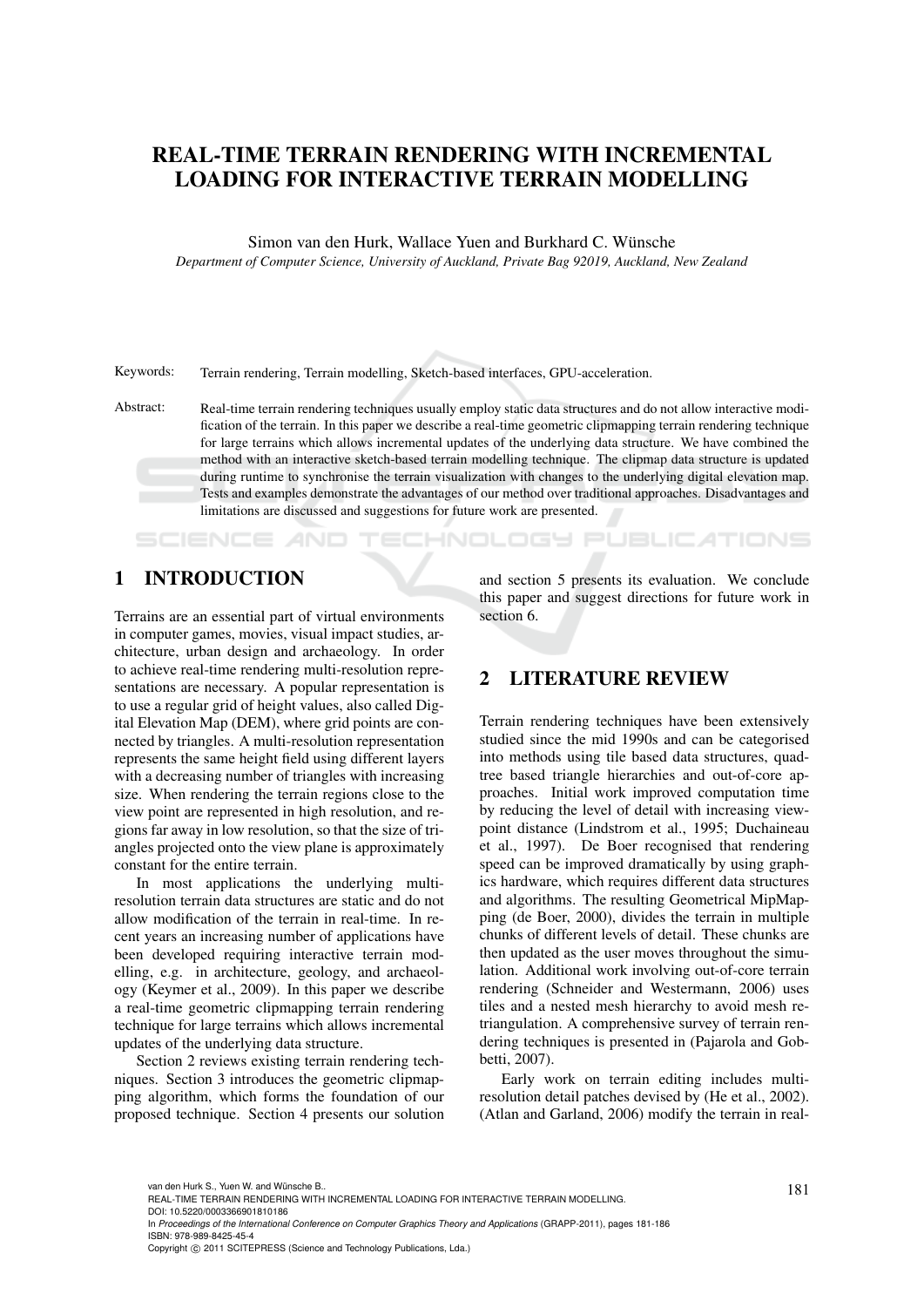TECHN

time by specifying editing strokes, in which quadtree hierarchy is used to represent the heightmap for multiresolution editing. (Bhattacharjee et al., 2008) improve performance by utilising the GPU for rendering and editing the terrain simultaneously. The authors use a fragment shader to operate on each height value, and every time the terrain undergoes deformation or modification, the parameters of the actual process are parsed into the shader, which could be a result of simulation of terrain dynamics or direct editing performed by user using input devices such as mice.

(Dan et al., 2009) discuss various ways of terrain editing, including geometric editing and texture editing. Similar to (Bhattacharjee et al., 2008), they also modify the height point, but add natural looking variations by defining new height values using an outer and inner radius and a parameter determining the radius. We add to this work by providing an incremental update technique which enables interactive terrain modelling by minimizing data transfer and data structure updates in GPU memory.

### **SCIENCE AND**

### 3 GEOMETRY CLIPMAPS

Geometry Clipmaps is a level-of-detail GPU-based terrain rendering technique (Losasso and Hoppe, 2004; Asirvatham and Hoppe, 2005). It uses multiple representations of the same terrain at different resolutions to increase the efficiency of the rendering process. The clipmaps data structure is broken into several layers, each of which contains a higher resolution than the layer below it. These layers are arranged by centering them about the viewpoint and then rendering them. The terrain data is stored in a vertex buffer object and updated as the viewpoint moves throughout the simulation. This grid of data is stored using an offset into the vertex buffer object to allow for a toroidal access. By using a toroidal index the vertex buffer object is able to only update a single column or row rather than moving all rows or columns within the vertex buffer object to a new location.

The update process examines each level in the clipmap, starting from the lowest resolution and iterating to the highest. Each level uses the viewpoint of the camera to determine an active region of the clipmap. If this active region differs from the previous update's active region, then the vertex buffer object is updated, and the data will be synchronised with the terrain data that is stored within the RAM memory. When the terrain is rendered, each clipmap layer renders a ring section within which the next clipmap layer is rendered. The resolution decreases with increasing distance from the viewpoint.

The most important aspect of the clipmaps data structure is the way clipmap layers are blended to create smooth transitions between them. The vertex information of the terrain stored by each clipmap layer includes not only the x, y, and z coordinates of each point in the terrain, but also an additional channel containing the height of the parent layer at this point. During the render method, an alpha value is calculated to interpolate between the vertex height and the parent vertex height. The alpha value approaches one for the vertices that are closer to edge of the clipmap, therefore aligning the edge of the clipmap with the edge of its parent clipmap layer.

# 4 DESIGN

In order to interactively model terrains we need a technique with suitable data structures, which can be modified to support interactive updates, and with as few constraints as possible when using it. After careful analysis we chose the *Geometry Clipmaps* algorithm (Asirvatham and Hoppe, 2005). A major advantage is that the algorithm performs well when viewed from a top down perspective, which is important during modelling, e.g., to add and view terrain structures such as mountain ranges and rivers. The algorithm also loads large sections of terrain, allowing for a fast rotation of the viewpoint without a large computational requirement. The algorithm merges well with the sampling technique that the sketch based input provides. The geometry clipmaps algorithm uses multiple levels of detail and the sketch based input can provide these different levels by sampling the contours at different resolutions. Real-time incremental updating of the terrain is achieved by computing small clipmap sections fitting into multiple resolution representations and as such minimizing the amount of data passed between the RAM and graphics card memory.

#### 4.1 Data Structures

The data for the surface of the terrain will be stored within the RAM memory during the runtime of the program. In order to access the terrain data and provide it to the clipmaps data structure, we wrote the TerrainSurface interface.

The clipmaps algorithm requires different representations of the same terrain at different resolutions. The desired representations are obtained by calling the methods within this interface with a Dimension parameter. The terrain data is stored in RAM using a one-dimensional array of floats. This packed data is then accessed using offsets within the data. A data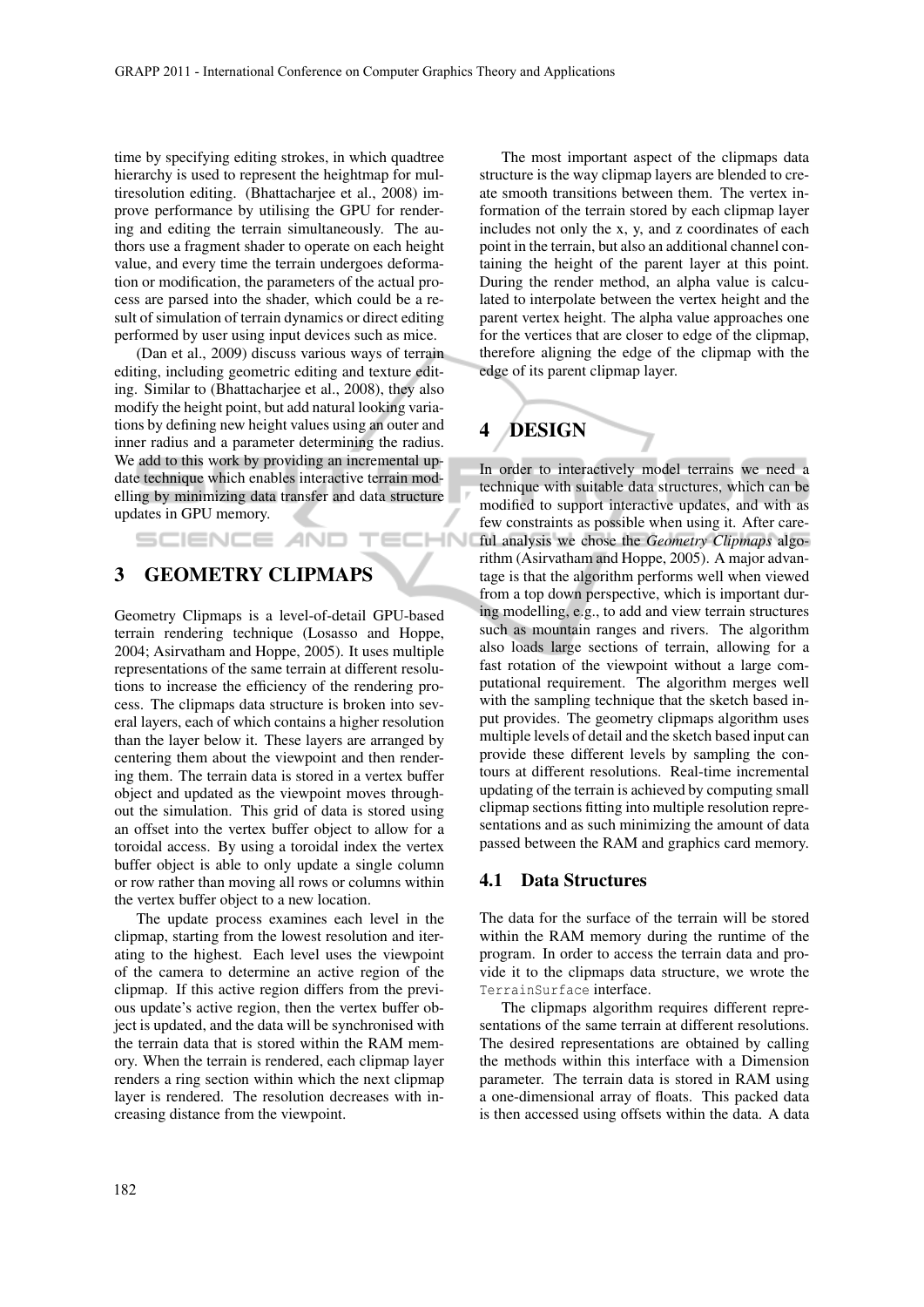stride value is required to determine the byte offset between vertex and normal data. The interface describes the methods providing access to the different types of data required by the clipmaps algorithm:

- Vertex information.
- Normal Information.
- Parent Normal Information.
- Offsets to the position of the above information within the single dimensional array.

By using offsets into the one dimensional array the interface provides flexibility for implementations which already contain a set structure for the order of the data stored in the packed array.

The implementation of the clipmaps algorithm is split into two separate classes: Clipmaps and Clipmap (van den Hurk et al., 2011). The Clipmaps class provides the interaction with the clipmaps concept and is the class instantiated by the end user. This class manages the updating of all levels of the clipmap data structure, as well as providing simple method calls to render the entire data structure.  $\Box$ 

The Clipmap class provides implementation for a single layer of the clipmaps data structure. Each layer of the clipmap is stored in a series of vertex buffer objects within the memory of the graphics card. This class provides core methods to create these vertex buffer objects, and to update them as the viewpoint is moved throughout the scene. It also provides methods to render the terrain and perform the frustum culling to improve the efficiency.

For this specific project there are some notable changes from the original geometry clipmaps implementation. The most important is that no compression is done upon the terrain data stored in RAM memory, since the compression algorithm used within the original paper is quite quite slow and would prevent interactive frame rates. Another modification is that the lowest level of the clipmap data structure has been changed to always render, regardless of the camera position. In the original implementation the entirety of the terrain is only rendered when the viewpoint is in the centre of the terrain. By enforcing the lowest level to always be drawn, the entire terrain is therefore always visible at the lowest resolution regardless of the viewpoint. Lastly, this implementation allows non-square shaped clipmaps to be defined, so that the size of the clipmaps can be rectangular such as 256 x 512.

### 4.2 Incremental Updates

An interactive terrain modelling system must show any modifications to the terrain in real-time. The visual feedback will assist the users with editing the terrain. In order to achieve this, only small rectangular sections enclosing the modified regions are updated.

#### 4.2.1 Clipmaps Section Update

Updates of the terrain data will change the information stored in RAM memory that is interacted with through the TerrainSurface interface. After a section of the terrain stored in RAM memory is updated, the corresponding data within the graphics card memory must also be updated. This functionality is provided through an UpdateSection method within the Clipmaps class. This method works by defining a rectangular region that is to be updated and a Dimension variable which specifies at which resolution the rectangular region is specified.

| Algorithm 4.1: UPDATESECTION $(x, y, width, height, updateDimension.)$ |                                                                                                                                                                                                                                                                                                                                                                        |
|------------------------------------------------------------------------|------------------------------------------------------------------------------------------------------------------------------------------------------------------------------------------------------------------------------------------------------------------------------------------------------------------------------------------------------------------------|
| for $i \leftarrow 1$ to clipmapStack.size - 1                          |                                                                                                                                                                                                                                                                                                                                                                        |
| do -                                                                   |                                                                                                                                                                                                                                                                                                                                                                        |
|                                                                        |                                                                                                                                                                                                                                                                                                                                                                        |
|                                                                        |                                                                                                                                                                                                                                                                                                                                                                        |
|                                                                        |                                                                                                                                                                                                                                                                                                                                                                        |
|                                                                        |                                                                                                                                                                                                                                                                                                                                                                        |
|                                                                        | $[clipmap \leftarrow clipmapStack[i] \\ surfaceResolution \leftarrow clipmap-surfacesolution \\ heights \leftarrow clipmap-surfacesHeights (surfacesolution) \\ rect \leftarrow gelClipmapU pdateRegion(x, y, width, height, clipmap) \\ clipmapRegion \leftarrow convertSurfaceToClipmapCoordinate(s (rect) \\ updateVBO(clipmapRegion, height, rect) \\ \end{array}$ |
|                                                                        |                                                                                                                                                                                                                                                                                                                                                                        |

through all clipmap layers in the clipmap stack and As shown in algorithm 4.1, the method iterates determines the appropriate rectangular region to be updated by scaling the co-ordinates for each level depending on the surface resolution. The method then performs a standard update for this region, and lastly synchronises the data on the graphics card with the newly updated terrain data in the RAM memory. By using this method, the amount of data required to be transferred between the RAM memory and the graphics card memory is reduced to a minimum, reducing rendering time and saving bandwidth for other applications.

### 4.3 Shaders

The clipmaps implementation requires specific shaders to correctly render the desired terrain. These shaders were written in the OpenGL Shading Language (GLSL).

#### 4.3.1 Vertex Shader

The vertex shader takes two additional parameters viewCoord and activeRegionSize, which are the same for every rendered vertex. These parameters are both of type vec2 and declared uniform as they do not change between each rendered vertex. viewCoord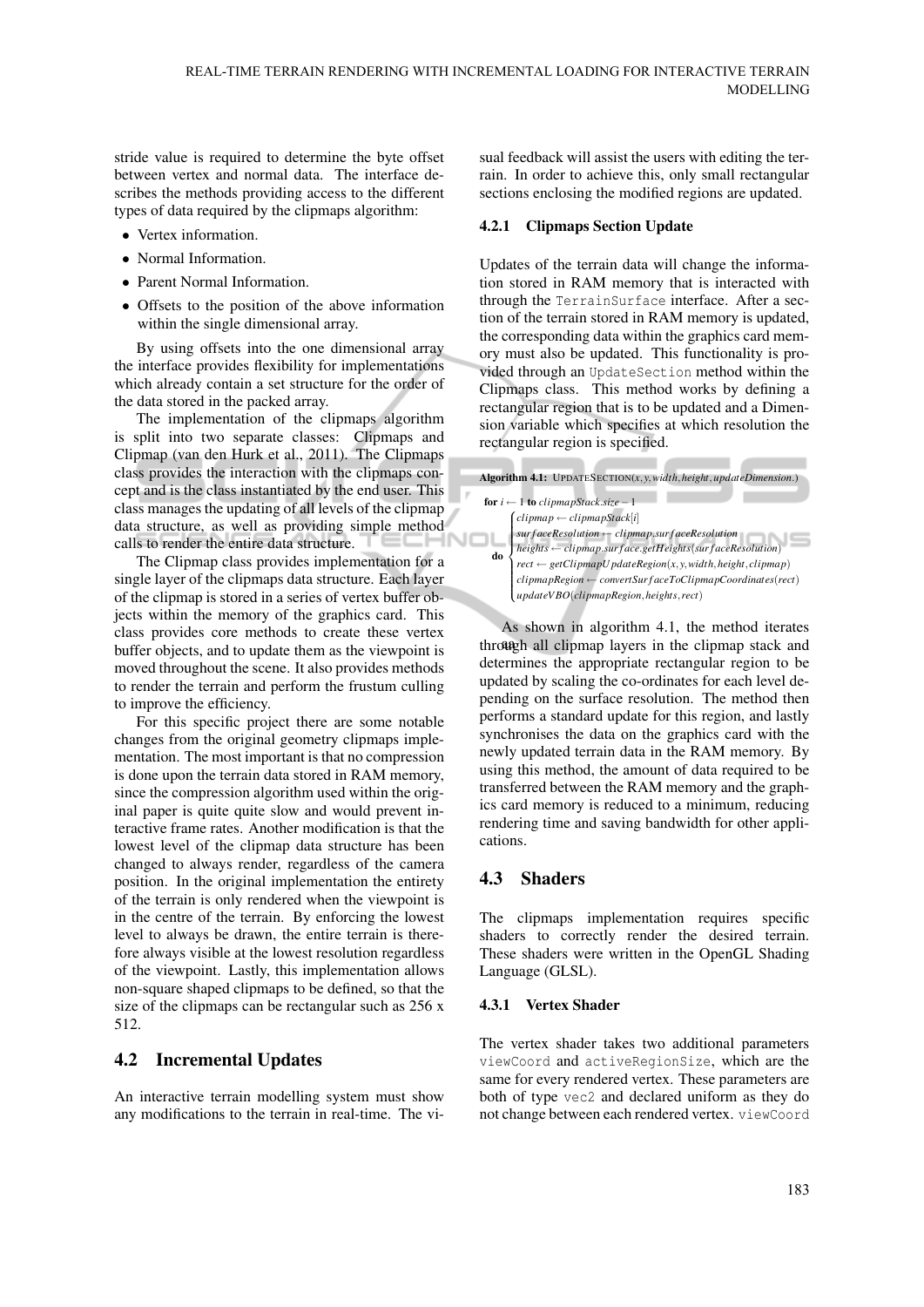specifies the position of the camera and is used to determine around which point the alpha blending is centered. The other parameter activeRegionSize specifies the width and height of the active region which is to be drawn. Combining these two variables, the shader is able to calculate the alpha value required to blend between the height value of this clipmap and its parent. This is done using the formula specified by (Losasso and Hoppe, 2004):

$$
\alpha_x = min(max(\frac{|x-v_x^l|-(\frac{x_{max}-x_{min}}{2}-w-1)}{w},0),1)
$$

This formula calculates the difference between the vertex position *v* and the position of the camera within this layer  $v_x^l$ , and then subtracts half of the region size and the blend width *w*. A blend width of 10 was found to produce suitable results, as lower blend width values tend to produce less smooth results between two clipmaps, and higher blend width values require unnecessarily more calculations. This calculated value is then divided by the blend width *w* and finally the result is clamped to be within a range of zero to one. A similar formula is also used for  $\alpha$ <sub>*y*</sub> and the final alpha value is calculated as the maximum of  $\alpha_x$  and  $\alpha_y$ . Using this calculated alpha value the blended height can now be determined. This is done using a linear interpolation between the height value of the current clipmap and the height value of the parent clipmap stored in the fourth channel of the position vertex *gl Position*. The formula to calculate the final height value is:

*blendedHeight* = 
$$
(1 - \alpha) * height^{l} + \alpha * height^{l+1}
$$

To avoid slight rounding errors with the final blended height the alpha value was rounded up to 1 if the value was close to that number. This ensures the border vertices are completely rendered using the parent height and as such provide a seamless integration with the surrounding clipmap level.

The shaders also calculate the lighting and final colour of the pixel, which requires blending normals so that they correspond to the blended height values. Normal blending uses the  $\alpha$  value for blending heights in order to linearly interpolate between the normal of this layer and the normal of the parent layer:

*blendedNormal* =  $(1 - \alpha) * normal<sup>l</sup> + \alpha * normal<sup>l+1</sup>$ 

This blended normal must then be normalized in order to ensure the lighting is correctly calculated.

#### 4.3.2 Fragment Shader

The fragment shader is used to calculate the final colour of the pixel fragment that is to be drawn to the screen. The intensity of the fragment must be calculated and then merged with the colour value from the texture. When calculating the intensity the normal must be normalized once again. This is because this normal value is a linear interpolation between two of the normals provided with vertices. The linear interpolation does not guarantee a normalized vector and so this normalization must be performed manually. Combining these two values produces the final colour that is to be rendered to the screen.

## 4.4 Rendering Optimisations



The active region defines the section of the clipmap level that is to be rendered to the screen. The dimensions of this active region must lie within the clipmap. During the update method of the clipmap, the active region is recalculated if the position of the viewpoint has moved. To ensure that the rendering of the clipmap aligns with the parent layer, the active region must be enlarged so that its vertices are shared by the current and the parent layer. The clipmap layer which defines the finest resolution is drawn as a single rectangular block using triangle strips. All other layers are a ring shape, with a hole in the centre where the next clipmap layer is drawn. We use eight blocks rather than four as in (Losasso and Hoppe, 2004), which reduces computations during frustum culling.

#### 4.4.2 Frustum Culling

The frustum culling process reduces the amount of computation required in the rendering process. This is done by determining which sections of the clipmap need to be drawn given the current orientation and position of the viewpoint. Two approaches were tried in order to perform this frustum culling.

The first was to project the points of each of the eight segments in the clipmap onto a horizontal x-z plane. Then the points of the view frustum were also projected onto this plane. Following this, the points of each region were tested for containment within the oriented bounding box of the axis projected frustum. If at least one of the points was contained, then the region was considered necessary for rendering. This method proved to be the least successful due to the nature of the oriented bounding box. The calculated bounding box would often include many points within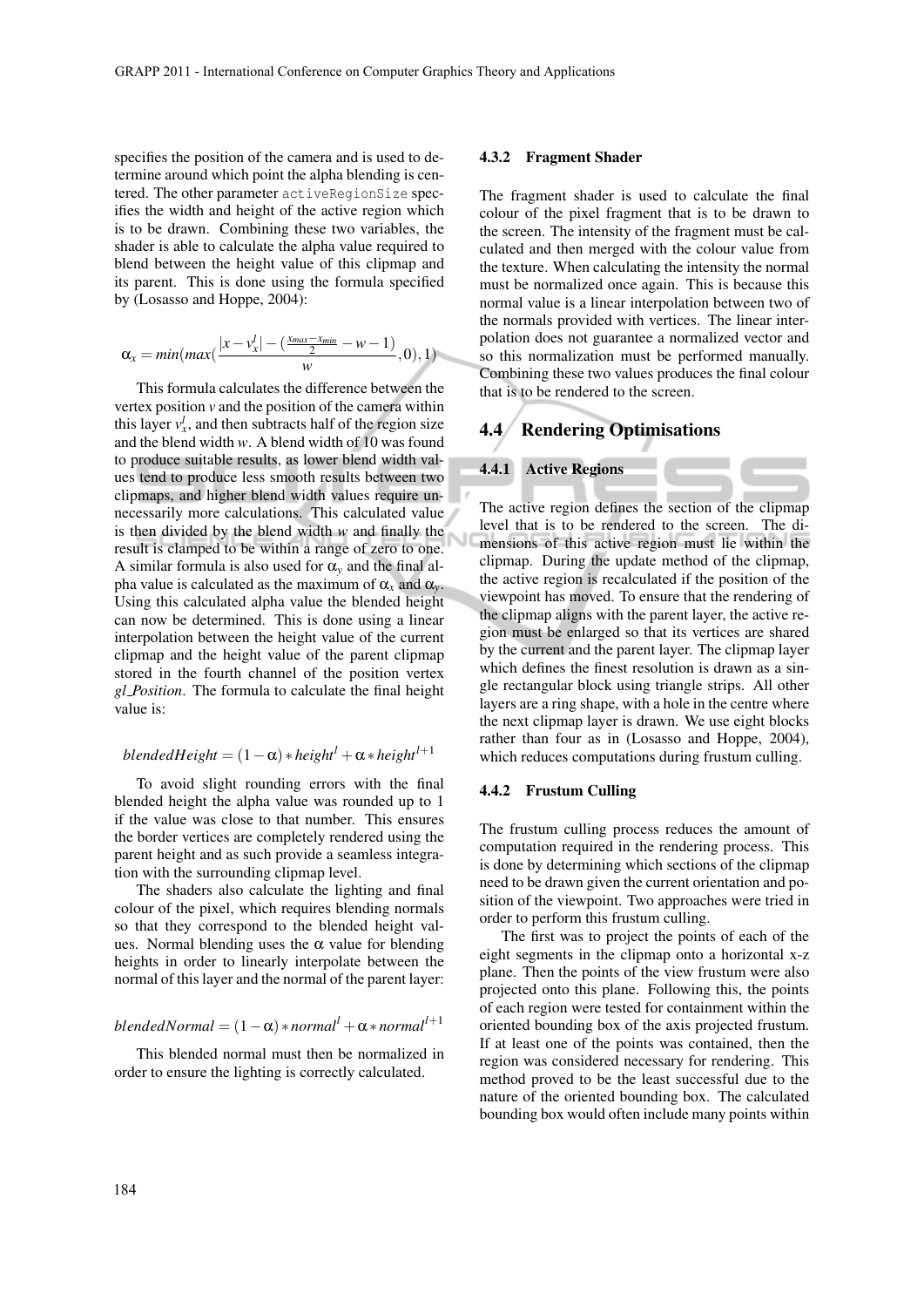the region, which were not required for the rendering process. This over inclusion of points displaced any advantage that might have been gained by using the efficient containment detection provided by the bounding box.

The second implemented technique for frustum culling approximated the viewing frustum using six planes. The bounds of each region segment were then tested for containment within these six planes. This proved to be efficient as it only requires a simple distance calculation to determine upon which side the plane a point lies. Furthermore this method determines containment within the frustum far more accurately than using bounding boxes. If any of the segment points was found to be within the view frustum, then that segment of the clipmap is rendered.



Figure 1: An aerial view of the clipmaps algorithm being run with the culled segments removed from the rendering process.

#### 4.4.3 Viewpoint-based Culling for Interactive Modelling

In the original geometry clipmaps algorithm the high resolution clipmap levels surround the camera position. This allows a user to see high levels of detail in the terrain in their immediate vicinity. It also guarantees a high rendering speed should the user rotate rapidly or wish to quickly look in the opposite direction. The original motivation for this design comes from flight simulators where the user frequently looks out of varying viewports of the cockpit. For interactive terrain modelling we use a top-down view which rotates around a point of interest.

The frustum culling that is performed by the clipmap levels to determine which segments should be rendered requires still the original position of the camera. Using the point upon which the camera rotates would not provide a correct rendering output.

It is important to note that this modification con-

tains a flaw. Should the camera be sufficiently far away from the central rotation position and then tilt to a low angle such that the camera skims across the terrain with its viewpoint then the high resolution clipmaps will lie far away from the camera position and the low resolution terrain will be visible to the user. A possible method to avoid this situation would be to interpolate between the point of rotation and the camera position depending on the angle between the camera and the rotate position and the plane that the terrain resides upon.

# 5 RESULTS

The performance of the incremental updates were measured by using multiple resolutions with varying clipmap size. These tests were run with a Nvidia GeForce GT 330M 512MByte graphics card. Each test changed the height of a 20 x 20 area of pixels in 60 fps using the glutIdleFunction to control the frequency. We found that the frame rate can be improved by up to 45% using incremental updates. We have used the rendering algorithm in combination with a technique for the sketch-based modelling of rivers and lakes and achieved an interactive performance and pleasing results as illustrated in figure 2. More detailed results can be found in (van den Hurk et al., 2011).

As indicated by the pictures the algorithm is well suited for sketch-based input. Apart from improved performance it also removes the restriction of having fixed sized clipmaps, thus allowing the shape of the clipmaps to be rectangular, and allowing the difference in resolution between clipmaps to be a multiple of two, rather than exactly double. A current disadvantage that may arise is that for very large update regions the terrain in the RAM might be only partially updated and not synchronised with the graphics card. Also, due to compiler restrictions for the size of one-dimensional arrays, the maximum terrain size is currently 53687091 data points, which is equivalent to a clipmap level size of 7327x7327 vertices. Larger terrains could be represented by multiple instances of the Clipmaps class in combination with an out-of-core terrain rendering technique.

### 6 CONCLUSIONS AND FUTURE **WORK**

An implementation of the geometry clipmaps data structure has been developed, which allows incre-